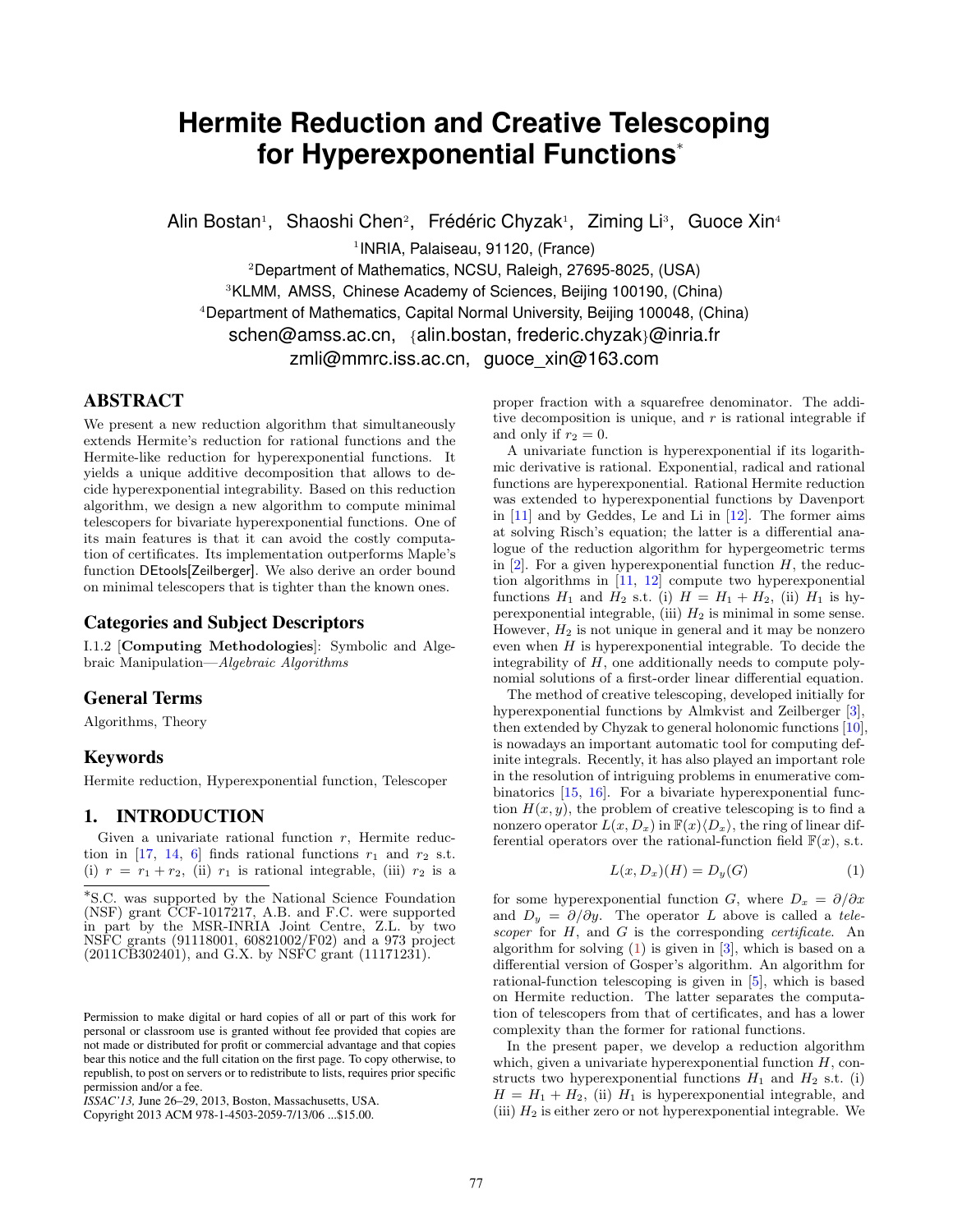show that  $H_2$  in the above additive decomposition is unique in a certain technical sense and can be obtained without computing polynomial solutions of any differential equation. Our algorithm is based on the Hermite-like reduction in [\[12\]](#page-7-4), a differential variant of the polynomial reduction in [\[2\]](#page-7-5) and on the idea for reducing simple radicals in [\[18,](#page-7-11) Proposition 7]. The main new ingredient is property (iii), which is crucial in many applications. Using the reduction algorithm, we extend the rational telescoping algorithm in [\[5\]](#page-7-10) to the hyperexponential case, and derive an order bound on the telescopers. The new telescoping algorithm avoids the costly computation of certificates, and the order bound is tighter than that obtained in [\[4\]](#page-7-12) and [\[8\]](#page-7-13).

The rest of the paper is organized as follows. We review the notion of hyperexponential functions and Hermite-like reduction in Sections [2](#page-1-0) and [3,](#page-1-1) respectively. A new reduction algorithm is developed for hyperexponential functions in Section [4.](#page-2-0) After introducing kernel reduction in Section [5,](#page-4-0) we present a reduction-based telescoping algorithm for bivariate hyperexponential functions, and derive an upper bound on the order of minimal telescopers in Section [6.](#page-4-1) We briefly describe an implementation of the new telescoping algorithm, and present some experimental results in Section [7,](#page-6-0) which validate its practical relevance.

As a matter of notation, we let F be a field of characteristic zero and  $F(y)$  be the field of rational functions in y over F. For a polynomial  $p \in \mathbb{F}[y]$ , we denote by  $deg(p)$  and  $lc(p)$ the degree and leading coefficient of p, respectively. Let  $D<sub>y</sub>$ denote the usual derivation  $d/dy$  on  $F(y)$ . Then  $(F(y), D_y)$ is a differential field.

#### <span id="page-1-0"></span>2. HYPEREXPONENTIAL FUNCTIONS

Hyperexponential functions share the common properties of rational functions, simple radicals, and exponential functions. Together with hypergeometric terms, they are frequently viewed as a special and important class of "closedform" solutions of linear differential and difference equations with polynomial coefficients.

**Definition 1.** Let  $\Phi$  be a differential field extension of  $\mathbb{F}(y)$ . A nonzero element  $H \in \Phi$  is said to be hyperexponential over  $\mathbb{F}(y)$  if its logarithmic derivative  $D_y(H)/H$  is in  $\mathbb{F}(y)$ .

The product of hyperexponential functions is also hyperexponential. Two hyperexponential functions  $H_1, H_2$  are said to be *similar* if there exists  $r \in \mathbb{F}(y)$  s.t.  $H_1 = rH_2$ . The sum of similar hyperexponential functions is still hyperexponential, provided that it is nonzero.

For brevity, we use the notation  $\exp(\int f dy)$  to indicate a hyperexponential function whose logarithmic derivative is f. For a rational function  $r \in \mathbb{F}(y)$ , we have

$$
r \exp\left(\int f\,dy\right) = \exp\left(\int \left(f + D_y(r)/r\right)\,dy\right).
$$

A univariate hyperexponential function  $H$  is said to be  $hy$ perexponential integrable if it is the derivative of another hyperexponential function. For brevity, we say "integrable" instead of "hyperexponential integrable" in the sequel.

A hyperexponential function  $H$  can be expressed as a product  $r \exp\left(\int f dy\right)$  for some  $r, f \in \mathbb{F}(y)$ . Assume that H is integrable. Then it is equal to  $D_y(G)$  for some hyperexponential function G. A straightforward calculation shows that G is similar to H. In other words,  $G = s \exp \left( \int f dy \right)$ 

for some  $s \in \mathbb{F}(y)$ . It follows that  $H = D_y(G)$  if and only if

<span id="page-1-6"></span>
$$
r = D_y(s) + fs.
$$
 (2)

Deciding the integrability of  $H$  amounts to finding a rational solution  $s$  s.t. the above equation holds.

#### <span id="page-1-1"></span>3. HERMITE-LIKE REDUCTION

Reduction algorithms have been developed for computing additive decompositions of rational functions [\[17,](#page-7-0) [14\]](#page-7-1), hypergeometric terms  $[1, 2]$  $[1, 2]$  $[1, 2]$ , and hyperexponential functions  $[11]$ , [12\]](#page-7-4). Those algorithms can be viewed as generalizations of Gosper's algorithm [\[13\]](#page-7-15) and its differential analogue [\[3,](#page-7-6) §5].

For a hyperexponential function  $H$ , a reduction algorithm computes two hyperexponential functions  $H_1, H_2$  s.t.

<span id="page-1-2"></span>
$$
H = D_y(H_1) + H_2.
$$
 (3)

This implies that  $H, H_1$  and  $H_2$  are similar. So we may write  $H = r \exp \left( \int f dy \right)$  and  $H_i = r_i \exp \left( \int f dy \right)$ , where  $r, r_i, f$  belong to  $\mathbb{F}(y)$  and  $i = 1, 2$ . Then [\(3\)](#page-1-2) translates into

<span id="page-1-5"></span>
$$
r = D_y(r_1) + f r_1 + r_2. \tag{4}
$$

A reduction algorithm for computing [\(3\)](#page-1-2) amounts to choosing rational functions  $r, f$  and  $r_1$  so that  $r_2$  satisfies properties similar to those obtained in Hermite reduction for rational functions. There are at least two approaches to this end. One is given in [\[11\]](#page-7-3), and the other in [\[12\]](#page-7-4). We review the latter, because the notion of differential-reduced rational functions plays a key role in Lemma [6](#page-2-1) in Section [4.](#page-2-0)

Recall [\[12,](#page-7-4) §2] that a rational function  $r = a/b \in \mathbb{F}(y)$  is said to be *differential-reduced* w.r.t.  $y$  if

$$
\gcd(b, a - i D_y(b)) = 1 \quad \text{for all } i \in \mathbb{Z}.
$$

By Lemma 2 in  $[12]$ , r is differential-reduced if and only if none of its residues is an integer. The differential rational canonical form of a rational function f in  $F(y)$  is a pair  $(K, S)$  in  $\mathbb{F}(y) \times \mathbb{F}(y)$  s.t. (i) K is differential-reduced; (ii) the denominator of  $S$  is coprime with that of  $K$ ; and (iii) f is equal to  $K + D_y(S)/S$ . Every rational function has a unique canonical form in the sense that  $K$  is unique and  $S$ is unique up to a multiplicative constant in  $\mathbb{F}$  [\[12,](#page-7-4) §3]. We call  $K$  and  $S$  the *kernel* and *shell* of  $f$ , respectively. They can be constructed by the method described in [\[12,](#page-7-4) §3].

Let H be a univariate hyperexponential function over  $\mathbb{F}(y)$ , in the form  $\exp(\int f dy)$ . Assume that K and S are the kernel and shell of f, respectively. Then  $H = S \exp \left( \int K dy \right)$ . Note that  $K = 0$  if and only if H is a rational function, which is then equal to cS for some  $c \in \mathbb{F}$ .

<span id="page-1-3"></span>**Example 2.** Let  $H = \sqrt{y^2 + 1}/(y - 1)^2$ . The logarithmic derivative of H is

$$
\frac{D_y H}{H} = \frac{D_y(1/(y-1)^2)}{1/(y-1)^2} + \frac{y}{y^2+1},
$$

where  $y/(y^2+1)$  is differential-reduced. The kernel and shell of  $D_y(H)/H$  are  $y/(y^2+1)$  and  $1/(y-1)^2$ , respectively. So  $H = \exp \left( \int y/(y^2 + 1) \, dy \right) / (y - 1)^2$ .

For brevity, we make a notational convention.

<span id="page-1-4"></span>Convention 3. Let H denote a hyperexponential function whose logarithmic derivative has kernel K and shell S. Assume that  $K$  is nonzero, that is,  $H$  is not a rational function. Set  $T = \exp\left(\int K dy\right)$ . Moreover, write  $K = k_1/k_2$ , where  $k_1, k_2$  are polynomials in  $\mathbb{F}[y]$  with  $gcd(k_1, k_2) = 1$ .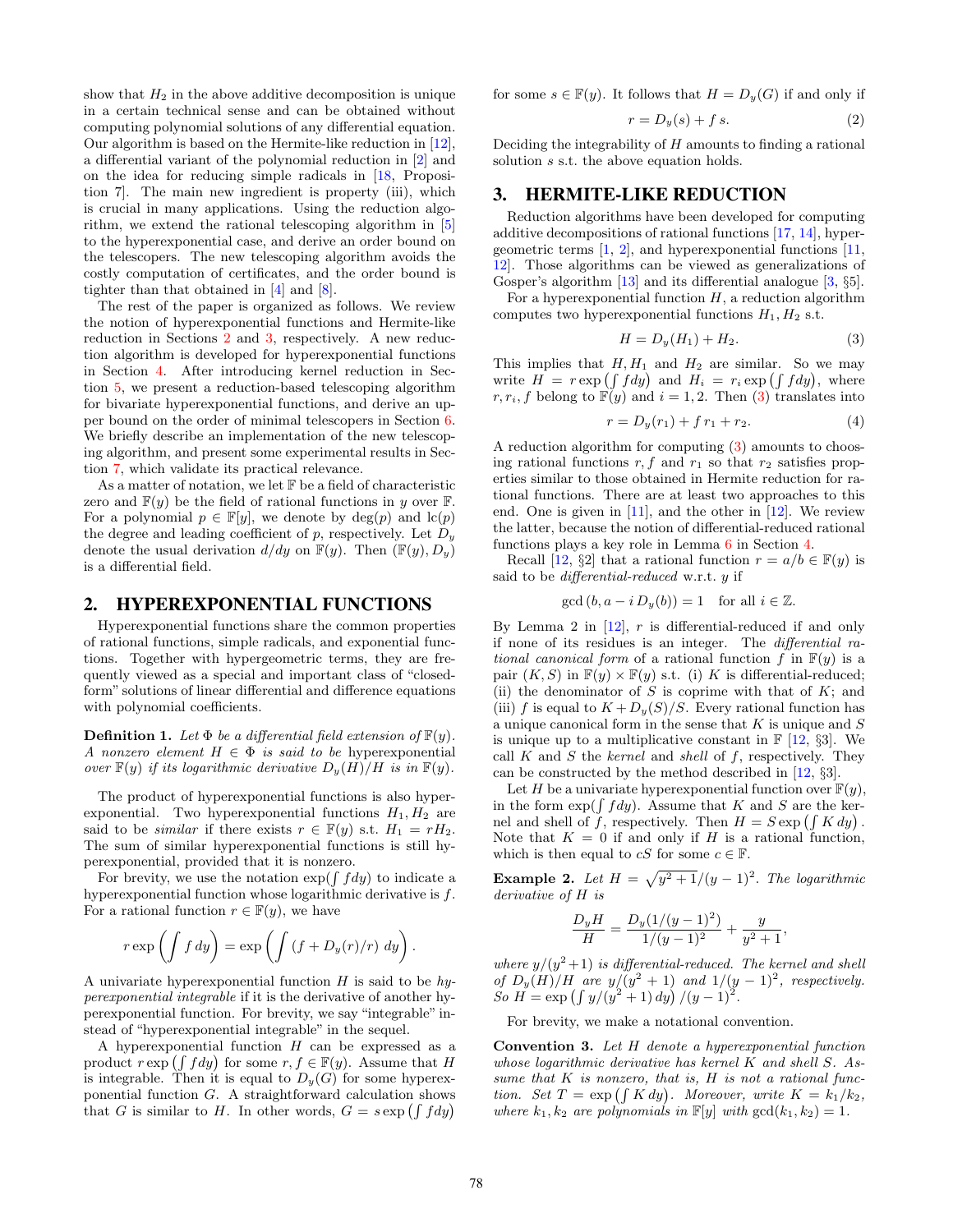The algorithm **ReduceCert** in [\[12\]](#page-7-4) computes a rational function  $S_1$  s.t.

<span id="page-2-2"></span>
$$
S = D_y(S_1) + S_1 K + \frac{a}{bk_2},
$$
\n(5)

where  $a \in \mathbb{F}[y]$  and b is the squarefree part of the denominator of S. Thus,  $gcd(b, k_2) = 1$  by the definition of canonical forms. Note that  $a$  is not necessarily coprime with  $bk_2$ . As the algorithm **ReduceCert** only reduces the shell  $S$ , it is referred to as shell reduction. It follows from [\(5\)](#page-2-2) that

<span id="page-2-3"></span>
$$
H = D_y \left( S_1 T \right) + \frac{a}{b k_2} T. \tag{6}
$$

By Theorem 4 in [\[12\]](#page-7-4),  $a/b$  belongs to  $\mathbb{F}[y]$  if H is integrable.

<span id="page-2-6"></span>Example 4. Let H be the same hyperexponential function as in Example [2.](#page-1-3) Then  $D_y(H)/H$  has kernel  $K = y/(y^2+1)$ and shell  $S = 1/(y-1)^2$ . Shell reduction yields

$$
S = D_y(S_1) + S_1 K + \frac{y}{(y-1)k_2},
$$

where  $S_1 = -1/(y-1)$  and  $k_2 = y^2 + 1$ . Then

$$
H = D_y(S_1T) + \frac{yT}{(y-1)k_2}, \text{ where } T = \sqrt{y^2+1}.
$$

By Theorem 4 in  $[12]$ , H is not integrable.

Remark that  $a$  in  $(6)$  can be nonzero for an integrable  $H$ :

<span id="page-2-7"></span>**Example 5.** Let  $H=y \exp(y)$  whose logarithmic derivative has kernel 1 and shell y, i.e.,  $H = y \exp(\int 1 dy)$ , for  $S_1 = 0$ . But H is integrable as it is equal to  $D_y(y) = \exp(y)$ .

Thus, shell reduction cannot be directly used to decide hyperexponential integrability, which is a difference to the rational case. To amend this, the solution proposed in [\[12,](#page-7-4) Algorithm ReduceHyperexp] was to find the polynomial solutions of an auxiliary first-order linear differential equation. In the following section, we show how this can be avoided and improved.

# <span id="page-2-0"></span>4. HERMITE REDUCTION FOR HYPEREXPONENTIAL FUNCTIONS

After the shell reduction described in [\(6\)](#page-2-3), it remains to decide the integrability of  $(a/bk_2)T$ . In the rational case, i.e., when the kernel K is equal to zero,  $a$  in  $(6)$  can be chosen s.t.  $deg(a) < deg(b)$ , because all polynomials are rational integrable. But a hyperexponential function with a polynomial shell is not necessarily integrable. For example,  $H = \exp(y^2)$ .

We present a differential variant of [\[2,](#page-7-5) Theorem 7] to bound the degree of  $a$  in  $(5)$ . The variant leads not only to a canonical additive decomposition of hyperexponential functions, but also a direct way to decide their integrability.

#### <span id="page-2-5"></span>4.1 Polynomial reduction

With Convention [3,](#page-1-4) we define

$$
\mathcal{M}_K = \{k_2 D_y(p) + k_1 p \mid p \in \mathbb{F}[y]\}.
$$

It is an F-linear subspace in  $\mathbb{F}[y]$ . We call  $\mathcal{M}_K$  the subspace for polynomial reduction w.r.t. K. Moreover, let  $\phi_K$  be the **F-linear map from F[y]** to  $\mathcal{M}_K$  that sends p to  $k_2D_y(p)+k_1p$ for every  $p \in \mathbb{F}[y]$ . We call  $\phi_K$  the map for polynomial reduction w.r.t. K.

Concerning the subspace  $\mathcal{M}_K$  and the map  $\phi_K$ , we have:

<span id="page-2-1"></span>**Lemma 6.** (i) If  $k_2D_y(g) + k_1g \in \mathbb{F}[y]$  for some  $g \in \mathbb{F}(y)$ , then  $g \in \mathbb{F}[y]$ . (ii) The map  $\phi_K$  is bijective.

Proof. Assume that g has a pole. Without loss of generality, we assume that the pole is  $y = 0$  and has order m, because the following argument is also applicable over the algebraic closure of  $F$ . Expanding  $g$  around the origin yields

$$
g = \frac{r}{y^m} + \text{terms of higher orders in } y,
$$

where  $r \in \mathbb{F} \setminus \{0\}$ . It follows from  $k_2D_y(g) + k_1g \in \mathbb{F}[y]$  that  $y = 0$  is a pole of

$$
\left(-\frac{mr}{y^{m+1}}+\text{higher terms}\right)+K\left(\frac{r}{y^m}+\text{higher terms}\,\right)
$$

with order no more than that of K. This implies that  $y=0$ is a simple pole of  $K$  with residue  $m$ , which is incompatible with  $K$  being differential-reduced. The first assertion holds.

The map  $\phi_K$  is surjective by definition. If  $\phi_K(p) = 0$  for some nonzero polynomial  $p \in \mathbb{F}[y]$ , then K equals  $-D_y(p)/p$ , which is nonzero since  $K \neq 0$ . So K is not differentialreduced, a contradiction. The second assertion holds.  $\blacksquare$ 

An F-basis of  $\mathcal{M}_K$  is called an echelon basis if distinct elements in the basis have distinct degrees. Echelon bases always exist and their degrees form a unique subset of N. Let  $\beta$  be an echelon basis of  $\mathcal{M}_K$ . Define

$$
\mathcal{N}_K = \operatorname{span}_{\mathbb{F}} \left\{ y^\ell \mid \ell \in \mathbb{N} \text{ and } \ell \neq \deg(f) \text{ for all } f \in \mathcal{B} \right\}.
$$

Then  $\mathbb{F}[y] = \mathcal{M}_K \oplus \mathcal{N}_K$ . We call  $\mathcal{N}_K$  the standard complement of  $\mathcal{M}_K$ . Using an echelon basis of  $\mathcal{M}_K$ , one can reduce a polynomial p to a unique polynomial  $\tilde{p} \in \mathcal{N}_K$ s.t.  $p - \tilde{p} \in \mathcal{M}_K$ .

In order to find an echelon basis of  $\mathcal{M}_K$ , we set  $d_1 = \deg k_1$ ,  $d_2 = \deg k_2, \ \tau_K = -\ln(k_1)/\ln(k_2), \text{ and } \mathcal{B} = \{\phi_K(y^n) | n \in \mathbb{N}\}.$ By Lemma [6](#page-2-1) (ii),  $\beta$  is an F-basis of  $\mathcal{M}_K$ . Let p be a nonzero polynomial in  $\mathbb{F}[y]$ . We make the following case distinction. Case 1.  $d_1 \geq d_2$ . Then

$$
\phi_K(p) = \mathrm{lc}(k_1) \, \mathrm{lc}(p) y^{d_1 + \deg p} + \text{lower terms}.
$$

So  $\mathcal B$  is an echelon basis, in which deg  $\phi_K(y^n) = d_1 + n$  for all  $n \in \mathbb{N}$ . Accordingly,  $\mathcal{N}_K$  is spanned by  $1, y, \ldots, y^{d_1 - 1}$ . It follows that  $p \equiv q \mod \mathcal{M}_K$  for some  $q \in \mathcal{N}_K$  with  $\deg q \lt d_1$ . Case 2.  $d_1 = d_2 - 1$  and  $\tau_K$  is not a positive integer. Then

<span id="page-2-4"></span>
$$
\phi_K(p) = (\deg(p) \operatorname{lc}(k_2) + \operatorname{lc}(k_1)) \operatorname{lc}(p) y^{d_1 + \deg p} + \text{lower terms.}
$$
\n(7)

Since  $\tau_K$  is not a positive integer, deg  $\phi_K(y^n) = d_1 + n$ . Thus,  $\mathcal{M}_K$  and  $\mathcal{N}_K$  have the same bases as in Case 1. Furthermore,  $p \equiv q \mod \mathcal{M}_K$  for some  $q \in \mathcal{N}_K$  with deg  $q \lt d_1$ . Case 3.  $d_1 < d_2 - 1$ . If  $deg(p) > 0$ , then

$$
\phi_K(p) = \deg(p) \operatorname{lc}(k_2) \operatorname{lc}(p) y^{d_2 + \deg(p) - 1} + \text{lower terms}.
$$

Otherwise, deg(p) = 0 and  $\phi_K(p) = k_1p$ . Therefore, B is again an echelon basis, in which

 $\deg \phi_K(1) = d_1$  and  $\deg \phi_K(y^n) = d_2 + n - 1$  for all  $n \ge 1$ . Accordingly,  $\mathcal{N}_K$  has a basis  $1, \ldots, y^{d_1 - 1}, y^{d_1 + 1}, \ldots, y^{d_2 - 1}$ .

It follows that there is  $q \in \mathcal{N}_K$  s.t.  $p \equiv q \mod \mathcal{M}_K$ ,  $\deg q \ll d_2$ and the coefficient of  $y^{d_1}$  in q is equal to zero.

Case 4.  $d_1 = d_2 - 1$  and  $\tau_K$  is a positive integer. It follows from [\(7\)](#page-2-4) that  $\deg \phi(y^n) = d_1 + n$  if  $n \neq \tau_K$ . Furthermore,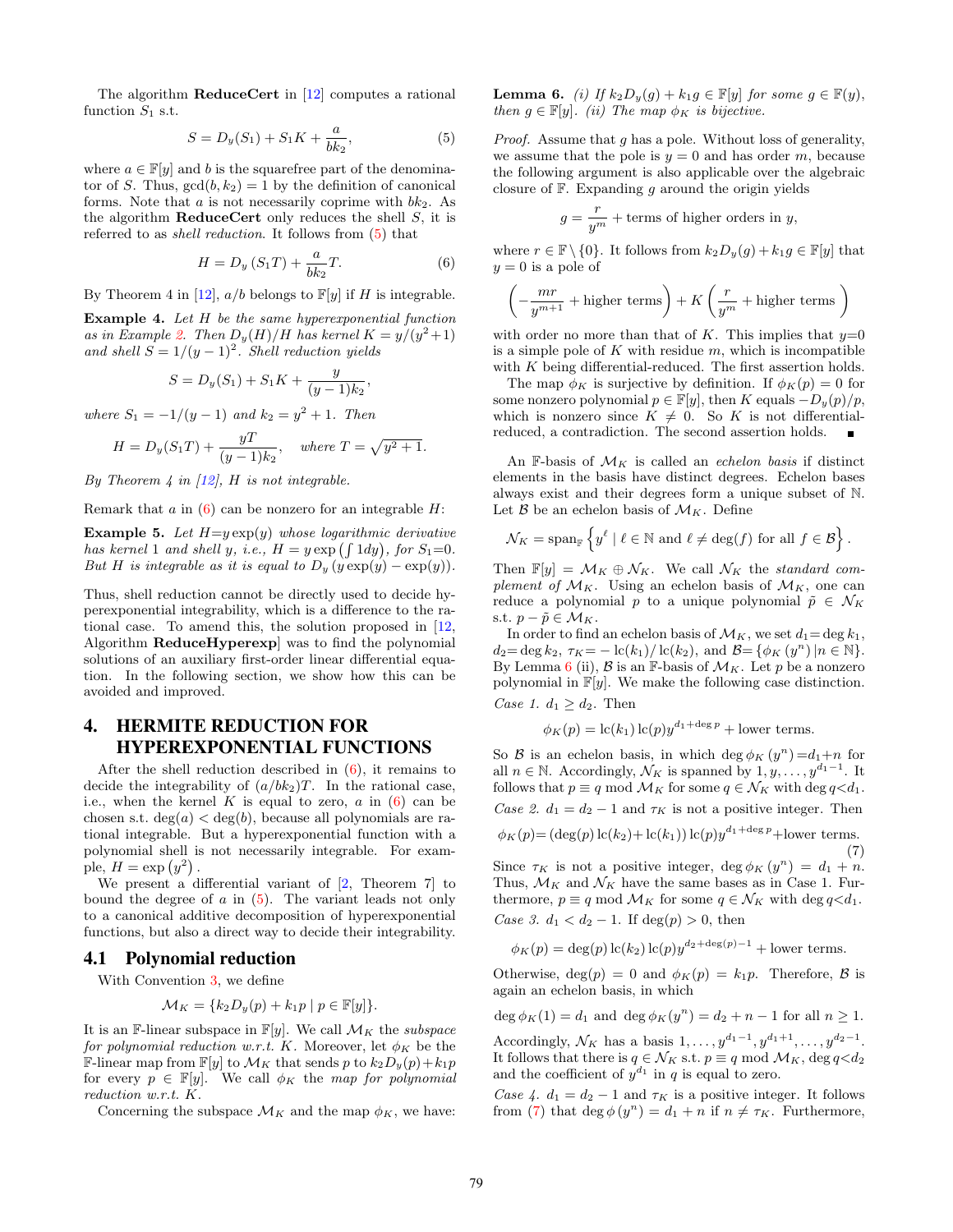for every polynomial p of degree  $\tau_K$ ,  $\phi_K(p)$  is of degree less than  $d_1 + \tau_K$ . So any echelon basis of  $\mathcal{M}_K$  does not contain a polynomial of degree  $d_1 + \tau_K$ . Set

$$
\mathcal{B}' = \{ \phi_K(y^n) | n \in \mathbb{N}, n \neq \tau_K \}.
$$

Reducing  $\phi_K(y^{\tau_K})$  by the polynomials in  $\mathcal{B}'$ , we obtain a polynomial  $a$  of degree less than  $d_1$ . Note that  $a$  is nonzero, because  $\beta$  is an F-linearly independent set. Hence,  $\beta' \cup \{a\}$ is an echelon basis of  $\mathcal{M}_K$ . As a consequence,  $\mathcal{N}_K$  has an  $\mathbb{F}_2$ basis  $\{1, y, \ldots, y^{\deg(a)-1}, y^{\deg(a)+1}, \ldots, y^{d_1-1}, y^{d_1+\tau_K}\}\.$  It follows that there exists  $r \in \mathbb{F}[y]$  of degree less than  $d_1$  s.t.

$$
p \equiv s y^{d_1 + \tau_K} + r \mod \mathcal{M}_K \quad \text{for some } s \in \mathbb{F}.
$$

Moreover,  $sy^{d_1+\tau_K}+r \in \mathcal{N}_K$ , and r has at most  $d_1-1$  terms.

**Example 7.** Let  $K = -6y^3/(y^4 + 1)$ , which is differentialreduced. Then  $\tau_K = 6$ . According to Case 4,  $\mathcal{M}_K$  has an echelon basis  $\{y\} \cup \{(n-6)y^{n+3}+ny^{n-1}|n \in \mathbb{N}, n \neq 6\}.$ Moreover,  $\mathcal{N}_K$  has a basis  $\{1, y^2, y^9\}.$ 

The next lemma enables us to derive an order bound on telescopers for hyperexponential functions.

<span id="page-3-7"></span>**Lemma 8.** With Convention [3,](#page-1-4) we further let  $d_1 = \deg(k_1)$ and  $d_2 = \deg(k_2)$ . Then there exists  $\mathcal{P} \subset \{y^n | n \in \mathbb{N}\}\$  with

$$
|\mathcal{P}| \le \max(d_1, d_2 - 1)
$$

s.t. every polynomial in  $\mathbb{F}[y]$  can be reduced modulo  $\mathcal{M}_K$  to an F-linear combination of the elements in P.

*Proof.* By the above case distinction, the dimension of  $\mathcal{N}_K$ over **F** is at most max $(d_1, d_2 - 1)$ . The lemma follows. ■

# 4.2 Hyperexponential integrability

With Convention [3,](#page-1-4) we further assume that the polynomials a and b are obtained by shell reduction in  $(6)$ . So the decomposition [\(6\)](#page-2-3) holds for the present section. Moreover, let  $\mathcal{M}_K$  be the subspace for polynomial reduction w.r.t.  $K$ , and let  $\mathcal{N}_K$  be its standard complement.

We are going to determine necessary and sufficient conditions on hyperexponential integrability. Since  $gcd(b, k_2)=1$ ,

<span id="page-3-0"></span>
$$
\frac{a}{bk_2} = \frac{q}{b} + \frac{r}{k_2},\tag{8}
$$

where  $q, r \in \mathbb{F}[y]$  and  $\deg(q) < \deg(b)$ . Using an echelon basis of  $\mathcal{M}_K$ , we compute two polynomials  $u \in \mathcal{M}_K$  and  $v \in \mathcal{N}_K$ s.t.  $r = u+v$ . By the definition of  $\mathcal{M}_K$ , there exists w in  $\mathbb{F}[y]$ s.t.  $u = k_2D_y(w) + k_1w$ . By [\(8\)](#page-3-0), we get

$$
\frac{a}{bk_2} = \frac{q}{b} + \frac{k_2 D_y(w) + k_1 w + v}{k_2} = D_y(w) + Kw + \frac{q}{b} + \frac{v}{k_2}.
$$

It follows from the equivalence of  $(4)$  and  $(3)$  that

<span id="page-3-1"></span>
$$
\frac{a}{bk_2}T = D_y(wT) + \left(\frac{q}{b} + \frac{v}{k_2}\right)T.
$$
 (9)

The previous process for obtaining [\(9\)](#page-3-1) is referred to as the polynomial reduction for  $(a/(bk_2))T$  w.r.t. K, as it makes essential use of the subspaces  $\mathcal{M}_K$  and  $\mathcal{N}_K$ . By [\(9\)](#page-3-1) and [\(6\)](#page-2-3),

<span id="page-3-3"></span>
$$
H = D_y((S_1 + w)T) + \left(\frac{q}{b} + \frac{v}{k_2}\right)T, \tag{10}
$$

which motivates us to introduce a notion of *residual forms*.

Definition 9. With Convention [3,](#page-1-4) we further let f be a rational function in  $\mathbb{F}(y)$ . Another rational function  $r \in \mathbb{F}(y)$ is said to be a residual form of  $f$  w.r.t.  $K$  if there exist  $g$ in  $\mathbb{F}(y)$  and  $q, b, v$  in  $\mathbb{F}[y]$  s.t.

$$
f = D_y(g) + Kg + r \quad and \quad r = \frac{q}{b} + \frac{v}{k_2},
$$

where b is squarefree,  $gcd(b, k_2) = 1$ ,  $deg(q) < deg(b)$ , and v is in the standard complement  $\mathcal{N}_K$  of the subspace of polynomial reduction w.r.t.  $K$ . For brevity, we say that r is a residual form  $w.r.t K if f is clear from the context.$ 

<span id="page-3-4"></span>**Remark 10.** The set of residual forms w.r.t.  $K$  is an  $\mathbb{F}$ linear subspace of  $\mathbb{F}(y)$  by the four conditions on b,  $k_2$ , q and v in the above definition.

Residual forms are closely related to the integrability of hyperexponential functions.

<span id="page-3-5"></span>**Lemma 11.** With Convention  $3$ , we further assume that  $r$ is a nonzero residual form w.r.t. K. Then the hyperexponential function rT is not integrable.

*Proof.* Suppose on the contrary that  $rT$  is integrable. We let  $\mathcal{M}_K$  be the subspace for polynomial reduction, and  $\mathcal{N}_K$ its standard complement w.r.t. K. By the definition of residual forms, there exist  $b, q \in \mathbb{F}[y]$  with b being squarefree and  $v \in \mathcal{N}_K$  s.t.

<span id="page-3-2"></span>
$$
deg(q) < deg(b), gcd(b, k_2) = 1, and r = \frac{q}{b} + \frac{v}{k_2}.
$$
 (11)

Thus, r can be rewritten as  $(k_2q + bv)/(bk_2)$ . It follows that

$$
rT = \frac{k_2q + bv}{b} \exp\left(\int \frac{k_1 - D_y(k_2)}{k_2} dy\right).
$$

The pair  $((k_2q + bv)/b, (k_1 - D_y(k_2))/k_2)$  is an indecomposable pair according to Definition 2 in [\[12\]](#page-7-4), since the rational function  $(k_1 - D_y(k_2)) / k_2$  is differential-reduced,  $k_2$ and b are coprime, and b is squarefree. By Theorem 4 in [\[12\]](#page-7-4),  $(k_2q + bv)/b$  is a polynomial in  $\mathbb{F}[y]$ . So  $q = 0$  because  $gcd(b, k_2)=1$ . It follows from the last equality in [\(11\)](#page-3-2) that  $(v/k_2)T$  is integrable. By [\(2\)](#page-1-6),  $v = k_2D_y(s) + k_1s$  for some  $s \in \mathbb{F}(y)$ . Since  $v \in \mathbb{F}[y]$ ,  $s \in \mathbb{F}[y]$  by Lemma [6](#page-2-1) (i), and, thus,  $v \in \mathcal{M}_K$  by the definition of  $\mathcal{M}_K$  at the begin-ning of Section [4.1,](#page-2-5) which, together with  $v \in \mathcal{N}_K$ , implies that  $v = 0$ . Consequently,  $r = 0$ , a contradiction to the assumption that  $r \neq 0$ .

The existence and uniqueness of residual forms are described below.

<span id="page-3-6"></span>**Lemma 12.** With Convention  $\beta$ , we have that the shell S has a residual form w.r.t. the kernel  $K$ . If a rational function has two residual forms w.r.t. K, then they are equal.

*Proof.* By [\(10\)](#page-3-3),  $S = D_y(S_1 + w) + (S_1 + w)K + q/b + v/k_2$ . So  $q/b + v/k_2$  is a required form.

Let  $r$  and  $r'$  be two residual forms of a rational function w.r.t. K. Then  $D_y(f) + fK + r = D_y(f') + f'K + r'$  for some  $f, f' \in \mathbb{F}(y)$ . So  $D_y (f - f') + (f - f') K + r - r' = 0$ . Consequently,  $(r - r')T$  is integrable by [\(2\)](#page-1-6). We conclude that  $r = r'$  by Remark [10](#page-3-4) and Lemma [11.](#page-3-5)

Below is the main result of the present section.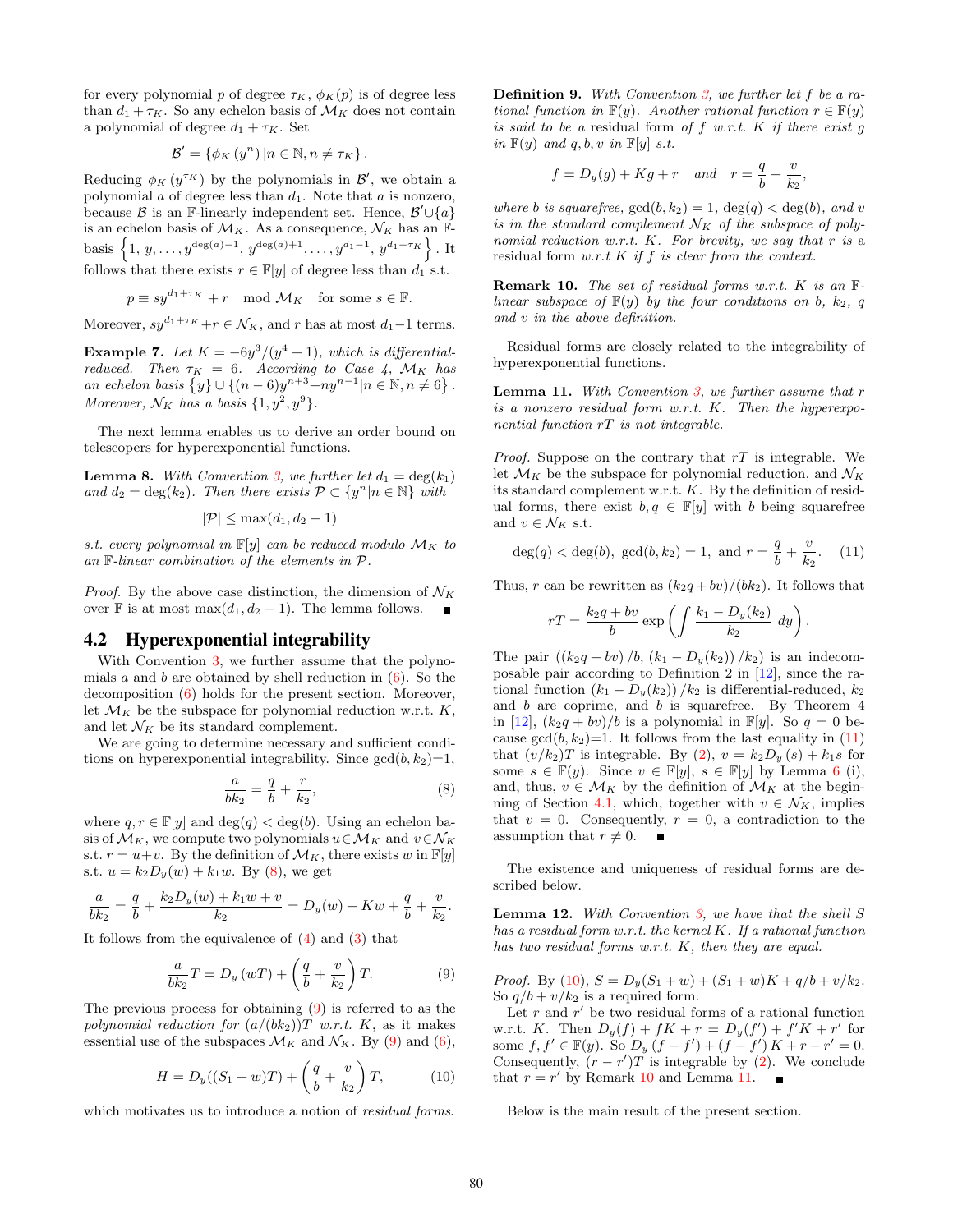<span id="page-4-4"></span>Theorem 13. Let H be a hyperexponential function whose  $logarithmic$  derivative has kernel  $K$  and shell  $S$ . Then there is an algorithm for computing a rational function h in  $F(y)$ and a unique residual form r w.r.t. K s.t.

<span id="page-4-2"></span>
$$
H = D_y \left( h \exp \left( \int K dy \right) \right) + r \exp \left( \int K dy \right). \quad (12)
$$

Moreover, H is integrable if and only if  $r = 0$ .

*Proof.* Let  $T = \exp\left(\int K dy\right)$ . Applying shell reduction to H w.r.t.  $K$ , we find a rational function  $S_1$ , and two polynomials  $a, b$  s.t.  $(5)$  holds. Then we apply polynomial reduction to  $a/(bk_2)T$  to obtain the residual form  $r = q/b + v/k_2$ s.t. [\(12\)](#page-4-2) holds.

Suppose that there exists another decomposition

<span id="page-4-3"></span>
$$
H = D_y \left( h'T \right) + r'T \tag{13}
$$

for some  $h' \in \mathbb{F}(y)$  and some residual form r' w.r.t. K. Then both r and r' are residual forms of S by  $(12)$ ,  $(13)$  and the fact  $H = ST$ . So  $r = r'$  by Lemma [12.](#page-3-6)

If  $r = 0$ , then H is obviously integrable. Conversely, assume that  $H$  is integrable. Then  $rT$  is also integrable by [\(12\)](#page-4-2). So  $r = 0$  by Lemma [11.](#page-3-5)  $\blacksquare$ 

The reduction algorithm described in the proof of Theorem [13](#page-4-4) decomposes a hyperexponential function into a sum of an integrable one and a non-integrable one in a canonical way. The given function is integrable if and only if the non-integrable part is trivial. As a byproduct, it decides hyperexponential integrability without computing a polynomial solution of any first-order linear differential equation, which enables us to construct telescopers for hyperexponential functions using merely linear algebra in Section [6.](#page-4-1) The algorithm will be referred to as Hermite reduction for hyperexponential functions in the sequel, because it extends all important features in Hermite reduction for rational functions to hyperexponential ones.

Example 14. Let H be the same hyperexponential function as in Example [2.](#page-1-3) Then  $K = y/(y^2 + 1)$  and  $S = 1/(y - 1)^2$ . Set  $T = \sqrt{y^2 + 1}$ . By the shell reduction in Example [4,](#page-2-6)

$$
H=D_y\left(\frac{-1}{y-1}T\right)+\frac{y}{bk_2}T,
$$

where  $b = y - 1$  and  $k_2 = y^2 + 1$ . The polynomial reduction yields  $(y/(bk_2))T = D_y(-T/2) + (1/(2b) + 1/(2k_2))T$ . Combining the above equations, we decompose H as

$$
H = D_y \left( \frac{-(y+1)}{2(y-1)} T \right) + \left( \frac{1}{2b} + \frac{1}{2k_2} \right) T.
$$

Example 1[5.](#page-2-7) Consider  $H= y \exp(y)$  as given in Example 5. Since its logarithmic derivative has kernel  $K=1$ , the subspace  $\mathcal{M}_K$  for polynomial reduction is equal to  $\mathbb{F}[y]$ . Thus, y is in  $\mathcal{M}_K$  and H is integrable. More generally,  $\mathcal{M}_K = \mathbb{F}[y]$ corresponds to the well-known fact that  $p(y) \exp(y)$  is integrable for all  $p \in \mathbb{F}[y] \setminus \{0\}.$ 

## <span id="page-4-0"></span>5. KERNEL REDUCTION

Let  $K = k_1/k_2$  be a nonzero differential-reduced rational function in  $F(y)$  with  $gcd(k_1, k_2) = 1$ . We may want to reduce a hyperexponential function in the form

$$
\frac{p}{k_2^m} \exp\left(\int K \, dy\right) \quad \text{for some } p \in \mathbb{F}[y] \text{ and } m \in \mathbb{N}.
$$

One way would be to rewrite the above function as

$$
p \exp\left(\int \frac{k_1 - m D_y(k_2)}{k_2} dy\right),\,
$$

and proceed by polynomial reduction w.r.t. the new kernel  $(k_1 - mD_y(k_2))/k_2$ . However, it will prove to be more convenient in Section [6](#page-4-1) to reduce the given function w.r.t. the initial kernel  $K$ . To this end, we introduce another type of reduction, based on ideas in [\[11,](#page-7-3) [18\]](#page-7-11).

<span id="page-4-5"></span>**Lemma 16.** With Convention [3,](#page-1-4) we let  $p \in \mathbb{F}[y]$  and  $m \geq 1$ . Then there exist  $p_1, p_2 \in \mathbb{F}[y]$  s.t.

$$
\frac{p}{k_2^m} = D_y \left(\frac{p_1}{k_2^{m-1}}\right) + \frac{p_1}{k_2^{m-1}} K + \frac{p_2}{k_2}.
$$
 (14)

*Proof.* We proceed by induction on m. If  $m = 1$ , then taking  $p_1 = 0$  and  $p_2 = p$  yields the claimed form. Assume that  $m > 1$ . We first show that there exist  $\tilde{p}_1, \tilde{p}_2 \in \mathbb{F}[y]$  s.t.

$$
\frac{p}{k_2^m} = D_y \left( \frac{\tilde{p}_1}{k_2^{m-1}} \right) + \frac{\tilde{p}_1}{k_2^{m-1}} K + \frac{\tilde{p}_2}{k_2^{m-1}},
$$

which is equivalent to

$$
p = \tilde{p}_1(k_1 - (m-1)D_y(k_2)) + (D_y(\tilde{p}_1) + \tilde{p}_2)k_2.
$$

Since  $k_1/k_2$  is differential-reduced, there exist  $u, v \in \mathbb{F}[y]$ s.t.  $p = u(k_1 - (m-1)D_y(k_2)) + vk_2$  by the extended Euclidean algorithm. So we can take  $\tilde{p}_1=u$  and  $\tilde{p}_2=v-D_y(u)$ . By the induction hypothesis, there exist  $p'_1, p'_2 \in \mathbb{F}[y]$  s.t.

$$
\frac{\tilde{p}_2}{k_2^{m-1}} = D_y \left(\frac{p'_1}{k_2^{m-2}}\right) + \frac{p'_1}{k_2^{m-2}} K + \frac{p'_2}{k_2}.
$$

Setting  $p_1 = p'_1 k_2 + \tilde{p}_1$  and  $p_2 = p'_2$  completes the proof.  $\blacksquare$ 

With Convention [3,](#page-1-4) we have

$$
\frac{p}{k_2^m}T=D_y\left(\frac{p_1}{k_2^{m-1}}T\right)+\frac{p_2}{k_2}T
$$

by Lemma [16.](#page-4-5) This reduction will be referred to as the kernel reduction for  $(p/k_2^m)T$  w.r.t. K.

#### <span id="page-4-1"></span>6. TELESCOPING VIA REDUCTIONS

Hermite reduction has been used to construct telescopers for bivariate rational functions in [\[5\]](#page-7-10). We extend the idea in [\[5\]](#page-7-10) and apply Theorem [13](#page-4-4) to develop a reduction-based telescoping method for bivariate hyperexponential functions. The method also yields an order bound on minimal telescopers, which is tighter than those given in [\[4,](#page-7-12) [8\]](#page-7-13)

#### 6.1 Creative telescoping for bivariate hyperexponential functions

A nonzero element  $H$  in some differential field extension of  $\mathbb{F}(x, y)$  is said to be *hyperexponential* over  $\mathbb{F}(x, y)$  if its logarithmic derivatives  $D_x(H)/H$  and  $D_y(H)/H$  are in  $\mathbb{F}(x, y)$ .

Set  $f=D_x(H)/H$  and  $g=D_y(H)/H$ . Then  $D_y(f)=D_x(g)$ because  $D_x$  and  $D_y$  commute. Therefore, it is legitimate to denote H by  $\exp(\int f dx + g dy)$ . For every nonzero rational function  $r \in \mathbb{F}(x, y)$ ,

$$
rH = \exp\left(\int (f + D_x(r)/r) dx + (g + D_y(r)/r) dy\right).
$$

The following fact is immediate from [\[12,](#page-7-4) Lemma 8].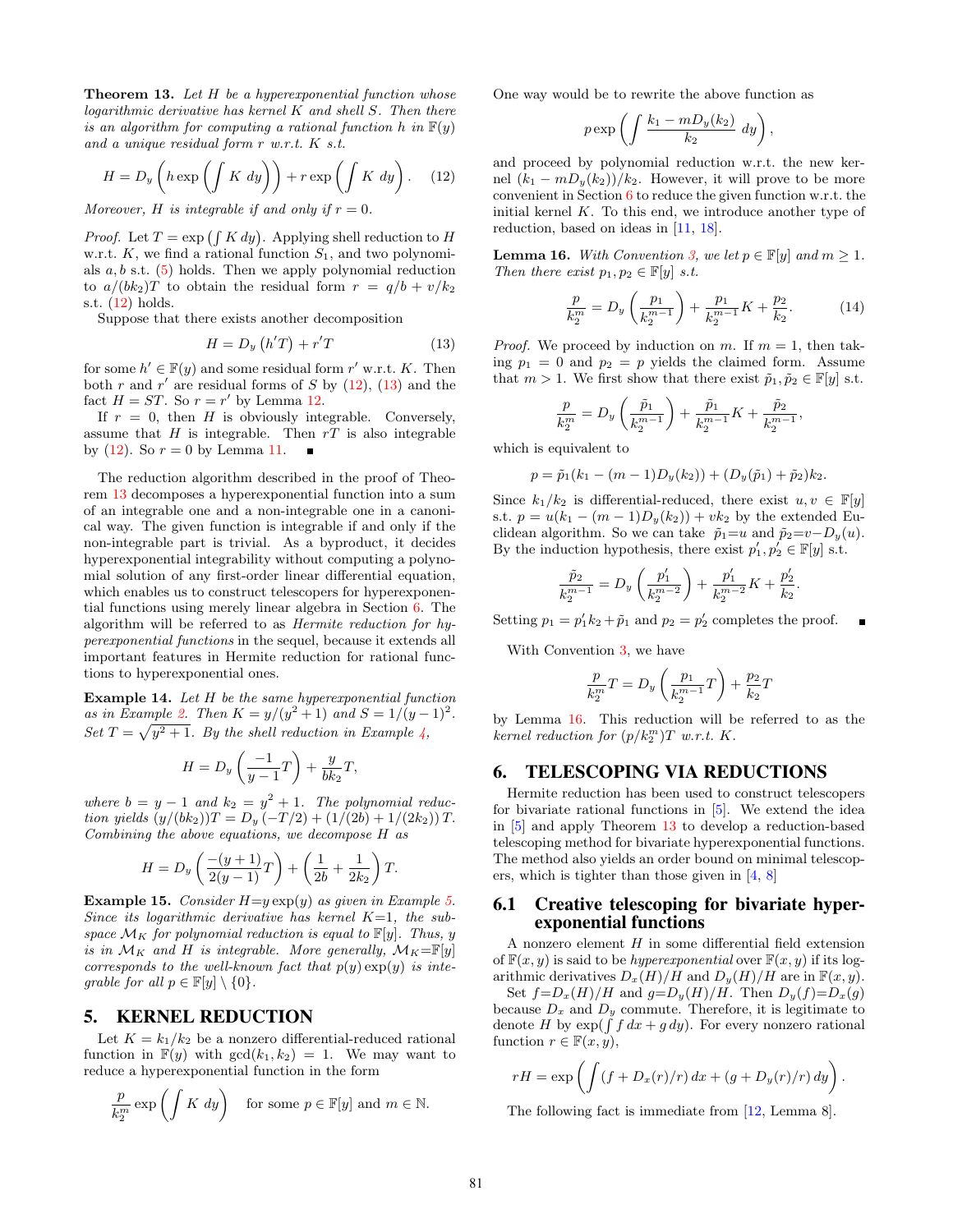<span id="page-5-2"></span>**Fact 17.** Let f and g be rational functions in  $F(x, y)$  satisfying  $D_y(f) = D_x(g)$ . Then the denominator of f divides that of g in  $\mathbb{F}(x)[y]$ .

For a hyperexponential function H over  $\mathbb{F}(x, y)$ , the telescoping problem is to construct a linear ordinary differential operator  $L(x, D_x)$  in  $\mathbb{F}(x)\langle D_x \rangle$  s.t.

$$
L(x, D_x)(H) = D_y(G)
$$

for some hyperexponential function G over  $\mathbb{F}(x, y)$ . As in the rational case [\[5\]](#page-7-10), we apply the Hermite reduction for univariate hyperexponential functions w.r.t. y to the derivatives  $D_x^i(H)$  iteratively, and then find a linear dependency among the residual forms over  $F(x)$ .

<span id="page-5-3"></span>**Lemma 18.** Let  $H = \exp(\int f dx + g dy)$  be a hyperexponential function over  $\mathbb{F}(x, y)$ . Let K be the kernel and S the shell of g w.r.t. y. Then, for every  $i \in \mathbb{N}$ , the *i*-th derivative  $D_x^i(H)$  can be decomposed into

<span id="page-5-0"></span>
$$
D_x^i(H) = D_y(u_iT) + r_iT,\t\t(15)
$$

where  $u_i \in \mathbb{F}(x, y)$ ,  $T = \exp(\int (f - D_x(S)/S) dx + K dy)$ and  $r_i \in \mathbb{F}(x, y)$  is a residual form w.r.t. K. Moreover, let  $k_2$  be the denominator of K, b the squarefree part of the denominator of S, and  $\mathcal{N}_K$  the standard complement of the subspace for polynomial reduction w.r.t. K. Then

<span id="page-5-1"></span>
$$
r_i = \frac{q_i}{b} + \frac{v_i}{k_2} \tag{16}
$$

for some  $q_i \in \mathbb{F}(x)[y]$  with  $\deg_y q_i < \deg_y b$  and  $v_i \in \mathcal{N}_K$ .

*Proof.* We proceed by induction on i. If  $i = 0$ , then the assertion holds by Theorem [13.](#page-4-4)

Assume that  $D_x^i(H)$  can be decomposed into [\(15\)](#page-5-0) and assume that [\(16\)](#page-5-1) holds. Moreover, let  $\tilde{f} = f - D_x(S)/S$ . Consider the  $(i + 1)$ -th derivative  $D_x^{i+1}(H)$ . There exists a polynomial a in  $\mathbb{F}(x)[y]$  s.t.  $\tilde{f} = a/k_2$  by  $D_y(\tilde{f}) = D_x(K)$ and Fact [17.](#page-5-2) A direct calculation leads to

$$
D_x^{i+1}(H) = D_y(D_x(u_iT)) + \left(\frac{q_i a}{bk_2} + \frac{D_x(q_i)}{b} + \frac{D_x(v_i)}{k_2}\right)T + \left(\frac{-q_i D_x(b)}{b^2} + \frac{(a - D_x(k_2))v_i}{k_2^2}\right)T.
$$

Applying shell reduction to  $(-q_i D_x(b)/b^2)$  T and kernel reduction to  $((a - D_x(k_2))v_i/k_2^2)$  T w.r.t. y, we get

$$
\frac{-q_i D_x(b)}{b^2} = D_y \left(\frac{w_1}{b}\right) + \frac{w_1}{b} K + \frac{w_2}{bk_2},
$$

$$
\frac{(a - D_x(k_2))v_i}{k_2^2} = D_y \left(\frac{p_1}{k_2}\right) + \frac{p_1}{k_2} K + \frac{p_2}{k_2},
$$

where  $w_1, w_2, p_1$  and  $p_2$  are in  $\mathbb{F}(x)[y]$ . We then apply polynomial reduction to  $ST$  w.r.t. K, where

$$
\tilde{S} = \frac{w_2}{bk_2} + \frac{p_2}{k_2} + \frac{aq_i}{bk_2} + \frac{D_x(q_i)}{b} + \frac{D_x(v_i)}{k_2}
$$

which leads to  $\tilde{S} = D_y(w) + wK + (q_{i+1}/b + v_{i+1}/k_2)$ , where w is in  $\mathbb{F}(x, y)$  and  $q_{i+1}/b + v_{i+1}/k_2$  is the residual form of  $\tilde{S}$ w.r.t. K. It follows from a direct calculation that

$$
D_x^{i+1}(H) = D_y(u_{i+1}T) + \left(\frac{q_{i+1}}{b} + \frac{v_{i+1}}{k_2}\right)T,
$$

where  $u_{i+1} = D_x(u_i) + u_i \tilde{f} + w_1/b + p_1/k_2 + w$ .

The main results in the present section are given below.

<span id="page-5-5"></span>Theorem 19. With the notation introduced in Lemma [18,](#page-5-3) we let  $L = \sum_{i=0}^{\rho} e_i D_x^i$  with  $e_0, \ldots, e_{\rho} \in \mathbb{F}(x)$ , not all zero.

- (i) L is a telescoper for H if and only if  $\sum_{i=0}^{\rho} e_i r_i = 0$ .
- (ii) The order of a minimal telescoper for  $H$  is no more than  $\deg_y(b) + \max(\deg_y(k_1), \deg_y(k_2) - 1)$ .

Proof. We regard hyperexponential functions involved in the proof as univariate ones in y. Moreover, let  $u = \sum_{i=0}^{\rho} e_i u_i$ and  $r = \sum_{i=0}^{\rho} e_i r_i$ . By [\(15\)](#page-5-0), we have

<span id="page-5-4"></span>
$$
L(H) = D_y(uT) + rT.
$$
\n(17)

If  $r = 0$ , then L is a telescoper by [\(17\)](#page-5-4). Conversely, assume that L is a telescoper of H. Then  $rT$  is integrable w.r.t.  $y$ by  $(17)$ . Since r is a residual form by Remark [10,](#page-3-4) it is equal to zero by Lemma [11.](#page-3-5) The first assertion holds.

Set  $\lambda = \max(\deg_y(k_1), \deg_y(k_2) - 1)$ . Let the residual form  $r_i = q_i/b + v_i/k_2$  be as defined in [\(15\)](#page-5-0) and [\(16\)](#page-5-1). By Lemma [8,](#page-3-7) the  $v_i$ 's have a common set  $P$  of supporting monomials with  $|\mathcal{P}| \leq \lambda$ . Moreover,  $\deg_y(q_i) < \deg_y(b)$ and  $gcd(b, k_2) = 1$ . Therefore, the residual forms  $r_0, \ldots, r_\rho$ are linearly dependent over  $\mathbb{F}(x)$  if  $\rho \ge \deg_y(b) + \lambda$ . The second assertion holds

Remark 20. By Theorem [19,](#page-5-5) a linear dependency among the residual forms  $r_0, ..., r_{\sigma}$ , for minimal  $\sigma$ , gives rise to a minimal telescoper of H.

With the notation introduced in Lemma [18,](#page-5-3) we outline a reduction-based telescoping algorithm for bivariate hyperexponential functions.

Algorithm. HermiteTelescoping: Given a bivariate hyperexponential function  $H = \exp(\int f dx + g dy)$  over  $\mathbb{F}(x, y)$ , compute a minimal telescoper  $L$  and its certificate w.r.t.  $y$ .

- 1. Find the kernel K and shell S of  $D_y(H)/H$  w.r.t. y. Set  $b$  to be the squarefree part of the denominator of  $S$ .
- 2. Decompose H into  $H = D_y(u_0T) + r_0T$  using the Hermite reduction for hyperexponential functions given in Theorem [13.](#page-4-4) If  $r_0 = 0$ , return  $(1, u_0T)$ .
- 3. Set  $\rho := \deg_y(b) + \max(\deg_y(k_1), \deg_y(k_2) 1)$ .
- 4. For i from 1 to  $\rho$  do
	- 4.1. Compute  $(u_i, r_i)$  incrementally s.t.

$$
D_x^i(H) = D_y(u_iT) + r_iT
$$

by the shell, kernel and polynomial reductions described in Lemma [18.](#page-5-3)

4.2. Find  $\eta_j \in \mathbb{F}(x)$  s.t.  $\sum_{j=0}^i \eta_j r_j = 0$  by solving a linear system over  $F(x)$ . If there is a nontrivial solution, return  $\left(\sum_{j=0}^i \eta_j D_x^j, \sum_{j=0}^i \eta_j u_j T\right)$ .

**Example 21.** Let  $H = \sqrt{x - 2y} \exp(x^2y)$ . Then  $D_x(H)/H$ and  $D_y(H)/H$  are, respectively,

$$
f = \frac{1 + 4x^2y - 8xy^2}{2(x - 2y)}
$$
 and  $g = \frac{-1 + x^3 - 2x^2y}{x - 2y}$ .

,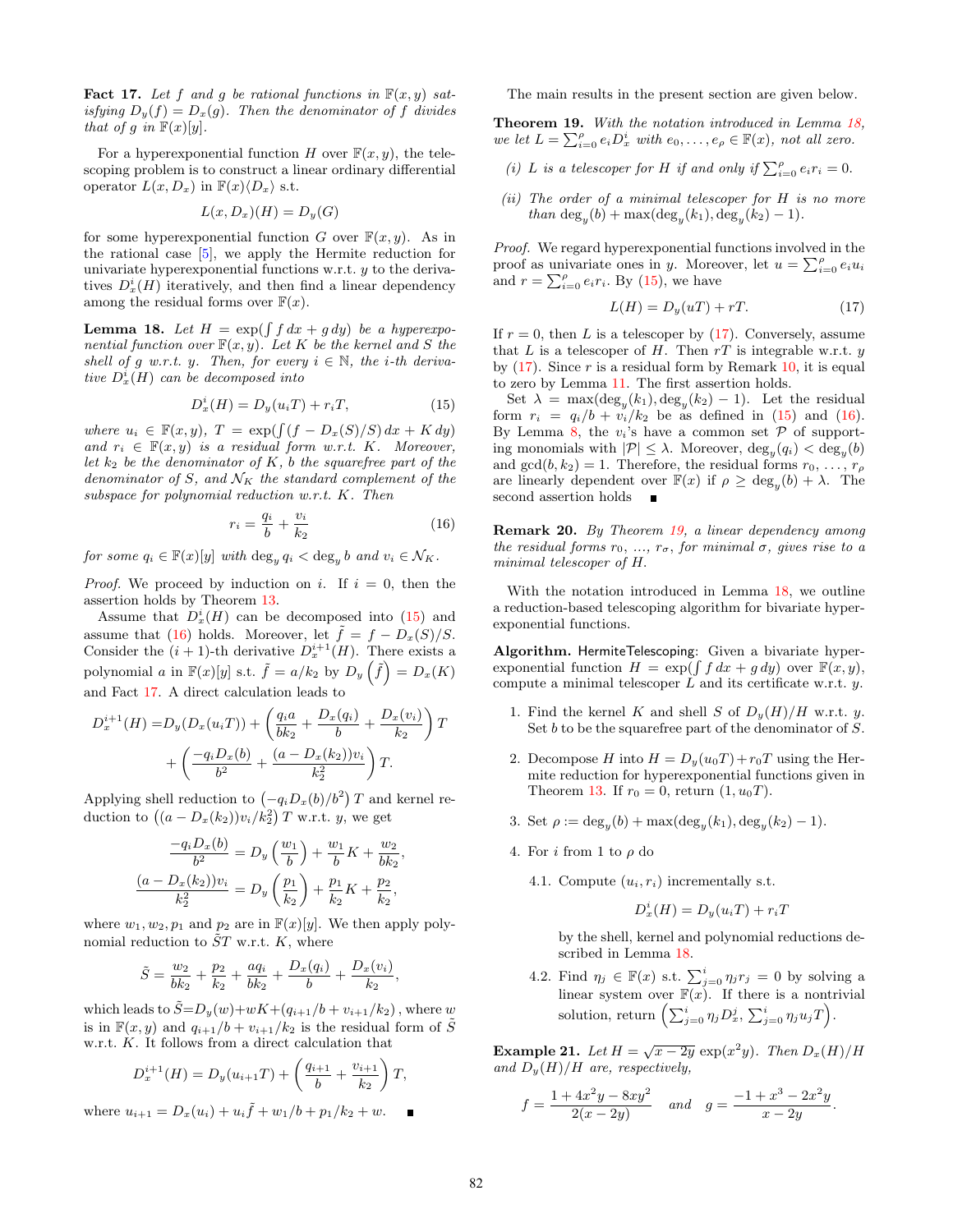Since  $g$  is differential-reduced w.r.t.  $y$ ,  $g$  is the kernel and  $1$ is the shell of  $D_y(H)/H$  w.r.t. y. By Hermite reduction,

<span id="page-6-1"></span>
$$
H = D_y \left(\frac{1}{x^2} H\right) + \frac{1}{x^2 k_2} H.
$$
 (18)

Applying  $D_x$  to the above equation yields

$$
D_x(H) = D_y \left( \frac{-3x + 8y + 4x^3y - 8x^2y^2}{2x^3(x - 2y)} H \right) + rH,
$$

where  $r = (-5x + 8y + 4x^3y - 8x^2y^2)/(2x^3k_2^2)$ . The shell, kernel and polynomial reduction given in Lemma [18](#page-5-3) yields

<span id="page-6-2"></span>
$$
D_x(H) = D_y \left(\frac{2x^2y - 3}{x^3} \cdot H\right) + \frac{3x^3 - 6}{2x^3k_2}H \qquad (19)
$$

Combining [\(18\)](#page-6-1) and [\(19\)](#page-6-2), we get  $L = (6 - 3x^3) + 2xD_x$ is a minimal telescoper for H and  $G = (4y - 3x)H$  is the corresponding certificate.

The algorithm above separates the computation of minimal telescopers from that of certificates. One may neglect the computation for certificates in the algorithm when they are irrelevant in applications. Moreover, one may opt for unnormalized certificates in the form  $wT$ , where  $w = \sum_j w_j$ with  $w_j \in \mathbb{F}(x, y)$  as described in step 4.2. Experiments carried out in Section [7](#page-6-0) reveal that it is time-consuming to normalize w as a fraction  $p/q$  with  $p, q \in \mathbb{F}[x, y]$  and  $gcd(p, q)=1$ . In fact, unnormalized certificates are sufficient for many applications. For instance, we may want to compute  $w(x, s)$ for  $s \in F$  with  $q(x, s) \neq 0$  when evaluating definite integrals. This can be achieved by unnormmalized certificates, because  $w(x, s)$  equals the sum of all residues of  $w_j/(y - s)$  at  $y = s$ .

Remark 22. Another idea for computing a minimal telescoper of H is the following: We first compute a nonzero operator  $L_1 \in \mathbb{F}(x)\langle D_x \rangle$  of minimal order s.t.

$$
L_1(H) = D_y(G_1) + (p/k_2)T
$$

for some hyperexponential function  $G_1$  and polynomial p. Note that such operators always exist, because  $\deg_y q_i$  in [\(16\)](#page-5-1) is less than  $\deg_y b$ . Then we apply the algorithm HermiteTelescoping to get a minimal telescoper  $L_2$  for  $(p/k_2)T$ . One can show that  $L_2L_1$  is a minimal telescoper of  $H$ .

Let  $\ell_1 = \deg_y b$  and  $\ell_2 = \max(\deg_y(k_1), \deg_y(k_2) - 1),$ where  $b, k_1$  and  $k_2$  are given in Theorem [19.](#page-5-5) The algorithm HermiteTelescoping solves linear systems of at most  $\ell_1 + \ell_2$ equations over  $F(x)$  to obtain the minimal telescoper L, while an algorithm based on the idea given above solves linear systems of at most  $\ell_1$  equations to obtain  $L_1$ , and then solves linear systems of at most  $\ell_2$  equations to obtain  $L_2$ . However, the linear systems over  $\mathbb{F}(x)$  corresponding to  $L_2$  have coefficients of high degrees in x. In addition, it takes time to expand the product of  $L_2L_1$ . Preliminary experiments reveal that such an algorithm may outperform HermiteTelescoping in practice only when  $\ell_2$  is no more than three.

#### 6.2 Comparison with the Apagodu-Zeilberger bound

Assume that  $H$  is a nonzero hyperexponential fundtion over  $\mathbb{F}(x, y)$  of the form

<span id="page-6-3"></span>
$$
H = u \exp\left(\frac{r_1}{r_2}\right) \prod_{i=1}^m p_i(x, y)^{c_i},\tag{20}
$$

where  $u, r_1, r_2, p_1, \ldots, p_m$  are nonzero polynomials in  $\mathbb{F}[x, y]$ and  $c_1, \ldots, c_m$  are distinct indeterminates.

Theorem cAZ in [\[4\]](#page-7-12) asserts that the order of minimal telescopers for  $H$  is bounded by

$$
\alpha := \deg_y(r_2) + \max(\deg_y(r_1), \deg_y(r_2)) + \sum_{i=1}^m \deg_y(p_i) - 1.
$$

Note that  $H$  can be viewed as a hyperexponential function over  $\mathbb{F}(c_1,\ldots,c_m)(x,y)$ . We now show that  $\alpha$  given above is at least the order bound on minimal telescopers for H obtained from Theorem [19](#page-5-5) (ii). The kernel and shell of the logarithmic derivative  $D_u(H)/H$  are

$$
K := D_y\left(\frac{r_1}{r_2}\right) + \sum_{i=1}^m c_i \frac{D_y(p_i)}{p_i} \text{ and } S := u,
$$

respectively, because  $K$  has no integral residue at any simple pole, S is a polynomial in  $\mathbb{F}[x, y]$ , and  $D_y(H)/H$  is equal to  $K + D_y(S)/S$ . Let  $K = k_1/k_2$  with  $gcd(k_1, k_2) = 1$ . A direct calculation leads to

$$
\deg_y(k_1) \le \deg_y(r_1) + \deg_y(r_2) + \sum_{i=1}^m \deg_y(p_i) - 1,
$$

and  $\deg_y(k_2) \leq 2 \deg_y(r_2) + \sum_{i=1}^m \deg_y(p_i)$ . By Theorem [19,](#page-5-5) the order of minimal telescopers for  $H$  is no more than  $\max (\deg_y(k_1), \deg_y(k_2) - 1)$ , which is no more than  $\alpha$  by the above two inequalities.

Indeed, the order bound in Theorem [19](#page-5-5) (ii) may be smaller than that in Theorem cAZ.

**Example 23.** Let  $H=q^c \exp(a/q)$ , where a, q are irreducible polynomials in  $\mathbb{F}[x, y]$  with  $\deg_y(a) < \deg_y(q)$ , and c is a transcendental constant over  $\mathbb{F}$ . By Theorem cAZ, a minimal telescoper for H has order no more than  $3 \deg_y q - 1$ . On the other hand, the kernel and shell of  $D_y(H)/H$  are equal to  $(D_y(a)q - aD_y(q) + cqD_y(q)) / q^2$  and 1, respectively. A minimal telescoper has order no more than  $2 \deg_y q - 1$  by Theorem [19](#page-5-5) (ii).

Without assuming that the exponents  $c_1, \ldots, c_m$  in [\(20\)](#page-6-3) are distinct indeterminates, Theorem 14 in [\[8\]](#page-7-13) derives order and degree bounds for minimal telescopers, in which the order bound is the same as that in Theorem cAZ. Furthermore, Christopher's Theorem in [\[9,](#page-7-16) [7\]](#page-7-17) states that a general hyperexponential function over  $F(x, y)$  can be written as:

<span id="page-6-4"></span>
$$
\frac{u}{v}\exp\left(\frac{r_1}{r_2}\right)\prod_{i=1}^m p_i(x,y)^{c_i},\tag{21}
$$

where  $u, v, r_1, r_2 \in \mathbb{F}[x, y], c_i$  is algebraic over  $\mathbb{F}$ , and  $p_i$  is in  $\mathbb{F}(c_i)[x, y], i = 1, \ldots, m$ . So H given in [\(20\)](#page-6-3) is a special instance of hyperexponential functions. In addition, it is easier to compute the kernel and shell w.r.t.  $y$  than to compute the decompositions  $(20)$  and  $(21)$  when a hyperexponential function is given by its logarithmic derivatives.

#### <span id="page-6-0"></span>7. IMPLEMENTATION AND TIMINGS

We have implemented the algorithm HermiteTelescoping in the computer algebra system Maple 16. Our Maple code is available from

<http://www.mmrc.iss.ac.cn/~zmli/HermiteCT.html>